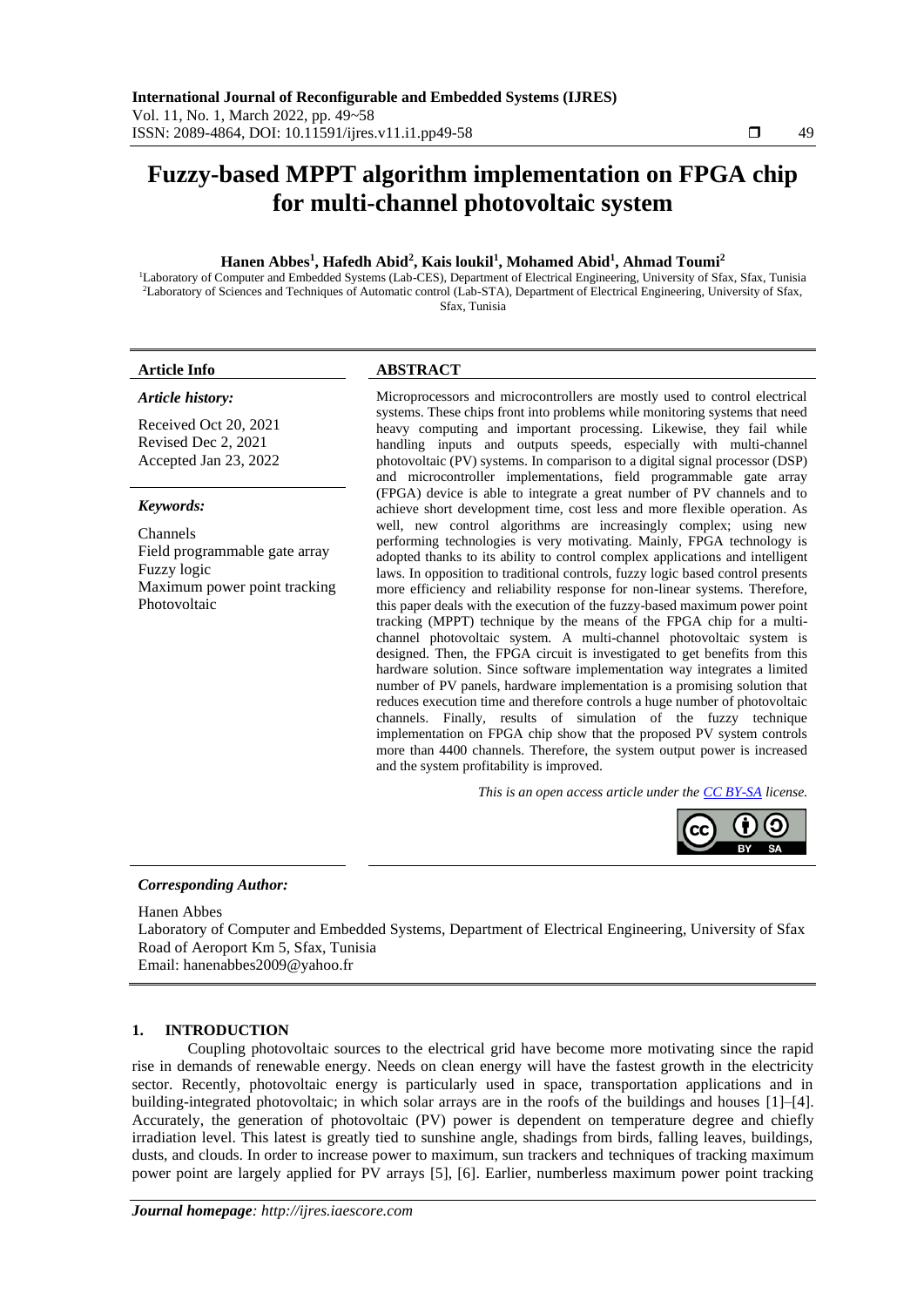techniques has been deployed and put in practice [7]–[10]. The rinciple of this control technique relies on varying the duty ratio until an optimal value is reached. Therefore, the amount of power delivered by the PV panel attains its maximal value. Numerous methods caught from the literature dating back to the first techniques are discussed in [11]. Traditional techniques are more suitable to be implemented by dint of their simple structure and their reduced calculations. Recently, the fuzzy logic concept is exploited to control electrical systems. Instead of conventional techniques, fuzzy logic control is evaluated as a fashionable technique and an auspicious solution to non-linear systems tuning. It is an effective technique since it converges rapidly to optimal power [12]–[14]. It is driven by its smallest oscillations in steady state and good response under rapid irradiation changes [15], [16]. However, this technique is complex.

To integrate PV energies sources to DC grid (batteries of electrical vehicles) or to AC utility grids, many photovoltaic system configurations exist [17], [18]. PV distributed system configuration is deeply used since it acts as an essential part of the electrical grid [19]. It plays a substantial role as a power supply ressource. It is a huge park including multiple channels of PV panels which are parallel connected and each PV panel is linked to AC or DC grid through AC-DC or DC-DC converter [20], [21]. In this system, a local control item is generally introduced to each PV source conversion stage. Each PV source operates at its own maximum power point. Moreover, a centralized control unit is necessary for the entire system monitoring, power supervision and protection. This conventionnel system seems to be congested and needs a great number of electronic power devices.

The great technological challenge which arises with integrating multi-channel photovoltaic systems is the system control. Early, microcontrollers are used for simple systems and classical applications especially for some photovoltaic systems [22]–[24]. Nevertheless, this type of implementation confronts a serious problem: it does not support a sizeable application. Indeed, it does not allow excellent performance: the frequency and the area are relatively limited. In general, it is unable to handle complex applications and in particular to implement intelligent control laws. With the emergence of new performing algorithms and intelligent laws, new target technologies are substantially required. Thus, digital signal processors (DSPs) and field programmable gate arrays (FPGAs) seem to be the key solutions [25], [26]. Mostly, DSP-based systems are very appropriate in case of large data size and heave mathematical calculations of control technique. FPGA-based systems are more suitable to control technique which requiring parallel performing. Indeed, DSP are exploited for finding and tracking the optimal point of PV panels as in [27], [28]. Overall, this circuit is broadly used. However, C compilers are often inefficient because of the heterogeneous architecture of the DSP circuit which then forces designers to code the application into assembly language. However, it is tedious work and requires a significant development time (time-to-market). Furthermore, the computing power of DSPs is widely exceeded by smashing the sequential executing pattern and attaining more cycles per clock. In fact, designers of embedded and high-quality performance systems are blessed with new opportunities and challenges for designing applications using FPGA-based hardware platforms [29]. In particular, the use of intelligent and complex maximum power point tracking (MPPT) control algorithms incites researchers to use FPGA.

So, the proposed solution is to use an FPGA chip for our system. Besides robustness, FPGA provides a reconfiguration feature that allows upgrading control system easily by changing algorithm while it runs on the FPGA. Expandability feature enables to expand FPGA-based control system treat multi-channel system. Thereby, instead of multiple local control units, the FPGA device is qualified as a single central unit that prototypes the system before its practical application [30], [31]. FPGAs are advantageous circuits for controlling the PV system owing to the fast computing, low consumption and parallel architectures. So, the major contribution is to adopt an FPGA chip for searching and following maximum power point of multichannel photovoltaic system and to harness its pertinent features to increase maximum power and system efficiency. New Arduino devices which act as microcontroller are used for comparison results. Results of implementation are given to prove the efficiency of an FPGA-based system to control multiple PV channels.

The remainder of this paper is structured as described along these lines: in section 2, a photovoltaic system and a new fuzzy MPPT controller are explained. In section 3, FPGA technology is investigated and the corresponding target method is described. In section 4, PV system carrying out is detailed then simulation results are given and discussed. The conclusion is drawn in the final section.

#### **2. NEW MPPT METHOD FOR PV SYSTEM**

#### **2.1. PV system**

Generally, there are two main configurations of PV systems: centralized and distributed. Output power generation of the traditional centralized PV system was decreased due to multiple reasons. Indeed, the whole power gotten from the string of PV panels is influenced by a part of panels in the PV system which undergoes partial shading. The components of the centralized PV system arrangement, presented in Figure 1,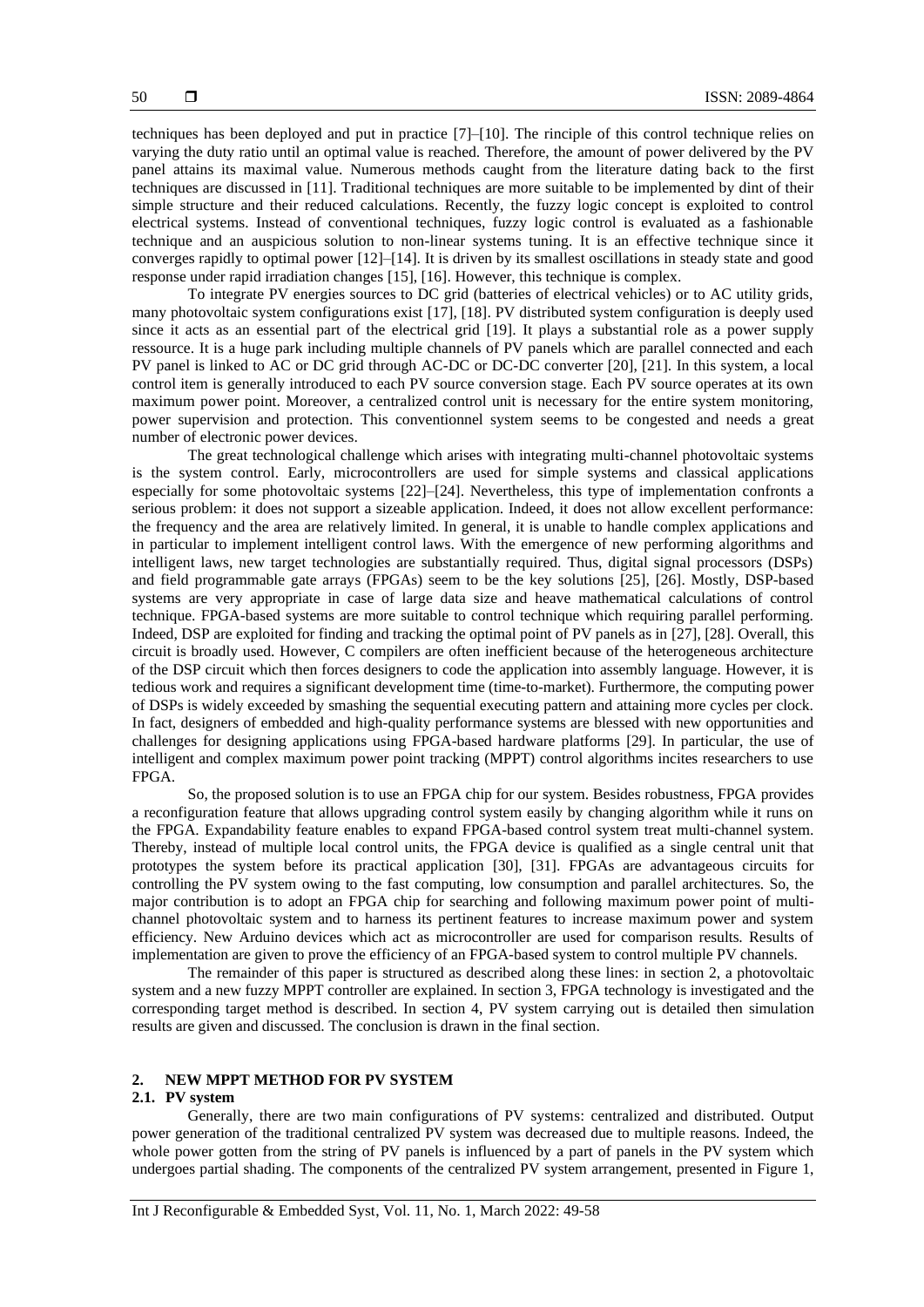are a PV panel, static converter, power inverter, and control unit.



Figure 1. Central PV system configuration

The distributed PV system includes multi photovoltaic channels, DC-DC converters, control unit, AC and/or DC load. Each panel level MPPT operation and voltage measurement are parallel carried out. Every DC-DC converter requires electrical sensors to measure voltage and current values and Inputs/Outputs ports for tracking target. Each of these DC-DC converters is controlled by a distributed maximum power point tracking (DMPPT) block. This system type allows harvest energy from each panel. It overcomes the common problems of the centralized PV system and increases total energy efficiency [32]. Abbes *et al*. [33] present the implementation on FPGA of MPPT control for a simple photovoltaic system. This study focuses on distributed PV system. As drawn in Figure 2, each photovoltaic panel is supervised by MPPT item by the means of a boost converter. Indeed, a DMPPT block is directly linked to a boost converter to get the optimal operating point. As a DC-DC converter is related to only one PV panel of the photovoltaic panels set, each panel in this architecture kind has to operate at its own maximum power point.



Figure 2. Multi-channel PV system

# **2.2. Fuzzy MPPT method**

Most researchers use traditional MPPT methods to control PV system. These methods are used owing to their simple and easy implementation. Nonetheless, since these methods rely on a fixed step to get optimal power, there are some weakness: slowly converging to maximum power point, significant oscillations around this point and wrong response under rapid irradiation changes. Fuzzy concept expressed by the fuzzy sets theory and linguistic rules has been used to offer innovative efficient performances over the traditional controllers [34]. This concept has been applied since it handles the non linearity and it does not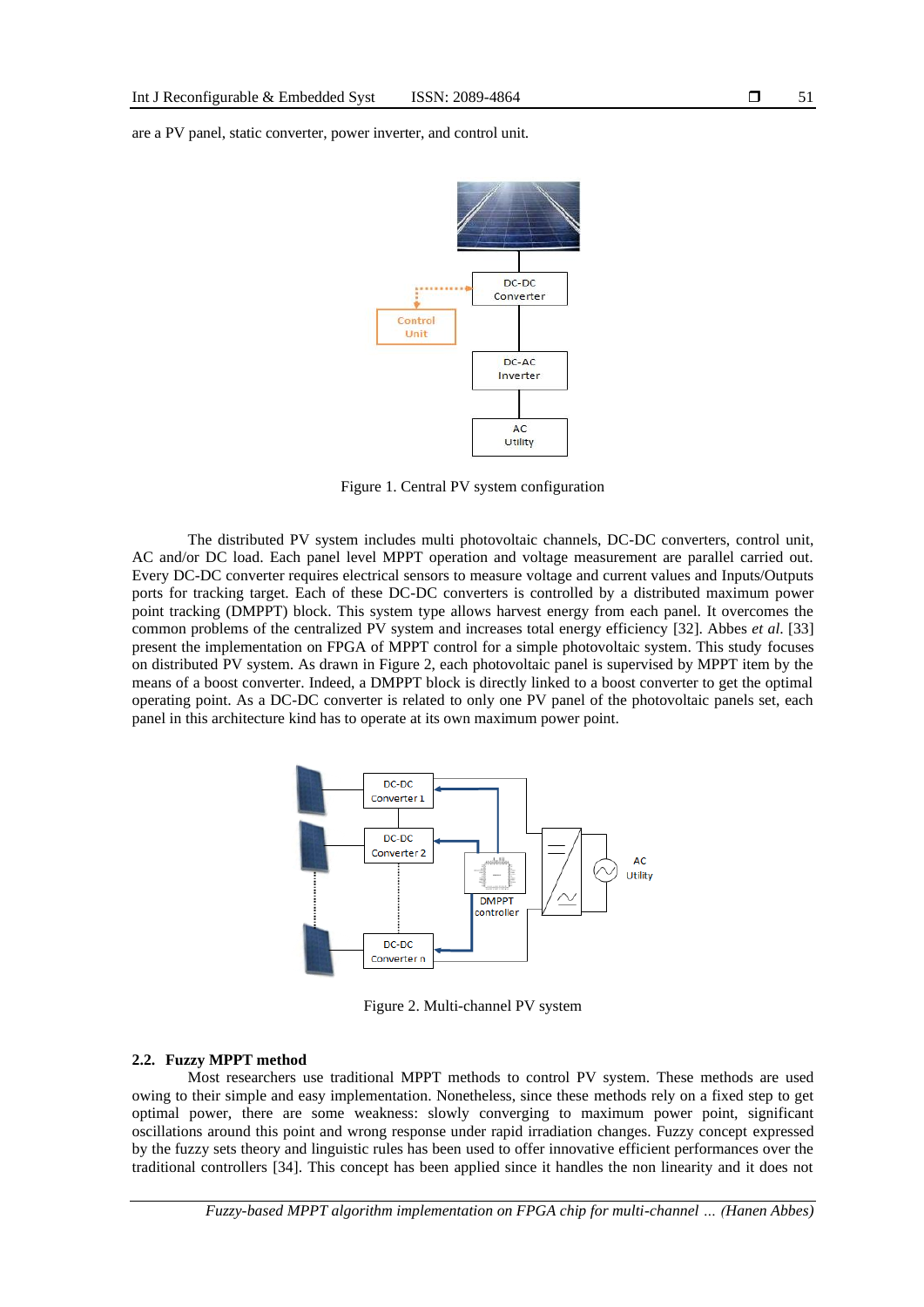need a rigorous mathematical model. An improved MPPT technique proposed in [35] aims to overcome the drawbacks of classical techniques and to take advantage of fuzzy logic concept.

Its principle is based on three stages: i) Fuzzification; ii) Inference engine; and iii) Defuzzification. Fuzzification's end is to convert numerical input variables to linguistic variables. Then, during inference engine stage, rule inference table is made: logic relationships are defined to link inputs with outputs. Finally, defuzzification stage aims to convert linguistic variable to a concrete value. Therefore, proposed approach purpose accelerates tracking maximum power without oscillations. The idea is to use a variable step in place of a fixed step: incrementing step is big at the first, medium in the middle of the process and has a small size in the steady state. This variable step is given by a fuzzy logic block. The proposed algorithm operates as follows: At the beginning, I (k) and V (k) are computed and provided to the fuzzification stage. Then, linguistic output variables are carried out in inference stage to have decisions. dD is the variable step coming from the fuzzy block. Hence, giving the sign of dP/dV, the whole value of the duty ratio D is finally determined. The flowchart of new fuzzy MPPT is given in Figure 3.



Figure 3. Flowchart of new fuzzy MPPT algorithm

# **3. FPGA CHIP FOR PHOTOVOLTAIC SYSTEM**

Due to the increasingly progress in FPGA technology and the availability of advanced tools, application fields of FPGAs increase at a great rate and it is expected that in the upcoming years this seductive technology may even replace application specific integrated circuit (ASIC) [36], [37]. FPGAs application areas are many and various. Broadly speaking, FPGAs are present in: video processing, control systems engineering, bioinformatics, software defined radio, aerospace, astronomy, defense systems, recognition systems, medical imaging, computer hardware (HW) emulation, prototyping of ASIC, reconfigurable computing and others.

#### **3.1. FPGA technology**

In recent years, FPGAs have been arousing growing interest. This device is particularly gainful for applications based on digital control. FPGAs global market is expanding at a hugely high rate and day by day, FPGAs popularity is also growing. FPGA chip is driven by its flexibility, hardware-timed speed and reliability, and parallelism. Giving its particular architecture, FPGAs are convenient for applications and implementation of algorithms featured by parallel processing.

FPGA based systems controllers provide quite advantages that bring high performances in real time systems. Very important advantages are the speed and the low power consumption. In fact, systems using FPGA allow less execution time thanks to its hardware architecture. Besides these benefits, FPGA is a small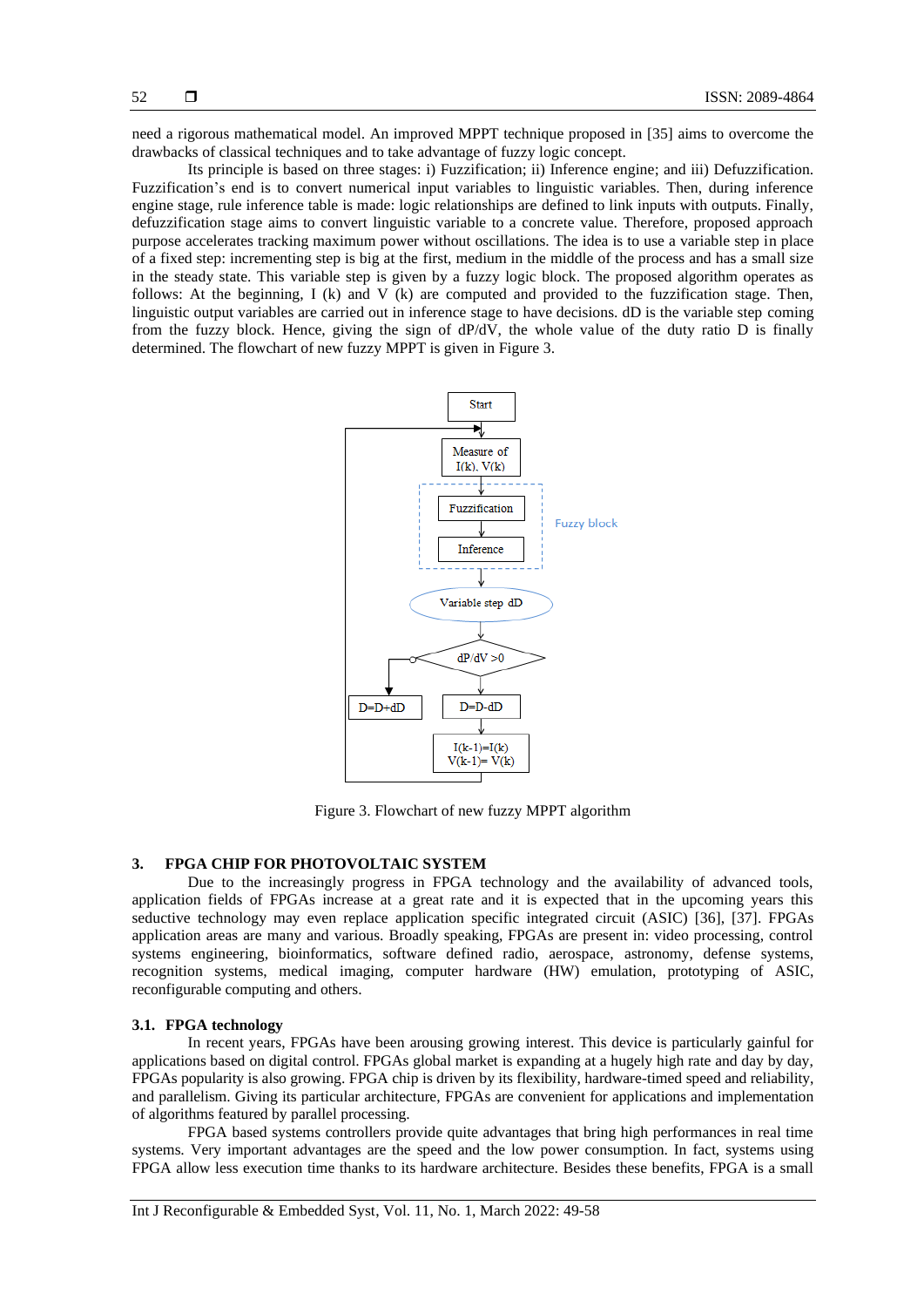chip with a low cost with regards to other platforms. In addition, algorithms are designed on a reconfigurable platform that can be updated or rectified easily.

#### **3.2. FPGA Platform**

A variety of alternatives are available to firms which put in place FPGA-based applications. Though numerous alternatives seem similar as the same FPGA item is produced, namely by Intel or Xilinx firm. It goes without saying that, there are many major dissimilarities between platforms. These dissimilarities can have a notable impact onto some factors such as the physical area, the power and cooling they need to continuous basis and the amount of internal resources which are primordial to deploy, monitor and support them.

To select the best type of platform for your business, it is essential to have into consideration the integration costs, the amount of continuous assistance needed, if internal support is available, the cost of ownership and the complexity. The options offered by these configurable hardware platforms are the design of custom hardware subroutine, in future freeze dates, field upgrades, and the reduction of specific chips from several types of electronic products.

# **3.3. FPGA method and design tools**

Today, FPGAs are more and more present in implementing complex functions. The success or failure of FPGA based system, measured in terms of time-to-market and the final performance reached, depends on the way that the application and its constituent functions are mapped upon platform resources. Low-level languages such as very high-speed integrated circuit hardware description language (VHDL) and Verilog are targeted for conceiving the algorithms carried out in the FPGA chip. Syntax necessitates mapped signals to connect external inputs/outputs to internal signals. These signals are connected to functions which form the algorithms. Once you have created an FPGA design described in hardware description language (HDL), it is substantial to introduce it into a compilation tool that gets the text-based logic to verify it. The traditional design flow is made of such steps from the initial logic synthesis to the final physical design step to achieve FPGA implementation. The objective is to synthesize your HDL to a configuration file that includes informations of the manner to link together the components.

For designs with serious performance goals, designers found that some iteration between synthesis and physical design are crucial to converge to a desired implementation. At consequence, usually, design flow consists of six main steps: hierarchical decomposition, VHDL description, synthesis and optimization, place and route, simulation, programming and configuration. Therefore, potential specifications and these challenges make FPGA technology brightened and used to control system and to handle multi-channel photovoltaic system. In fact, the FPGA device is able to monitor many local control units in a single central unit and prototype the system for practical application.

## **4. SIMULATION AND EXPERIMENTAL RESULTS**

The system is given in section 2 (see in Figure 2) is implemented on FPGA chip. A detailed system operation defined as tracking of maximum power point of multi-channel photovoltaic system is given by Figure 4. The MPPT task on FPGA chip for multiple PV modules is itemized by blocks. The architecture is optimized, aims to develop a single unified MPPT unit of control for all PV modules with reduced time and space.





*Fuzzy-based MPPT algorithm implementation on FPGA chip for multi-channel … (Hanen Abbes)*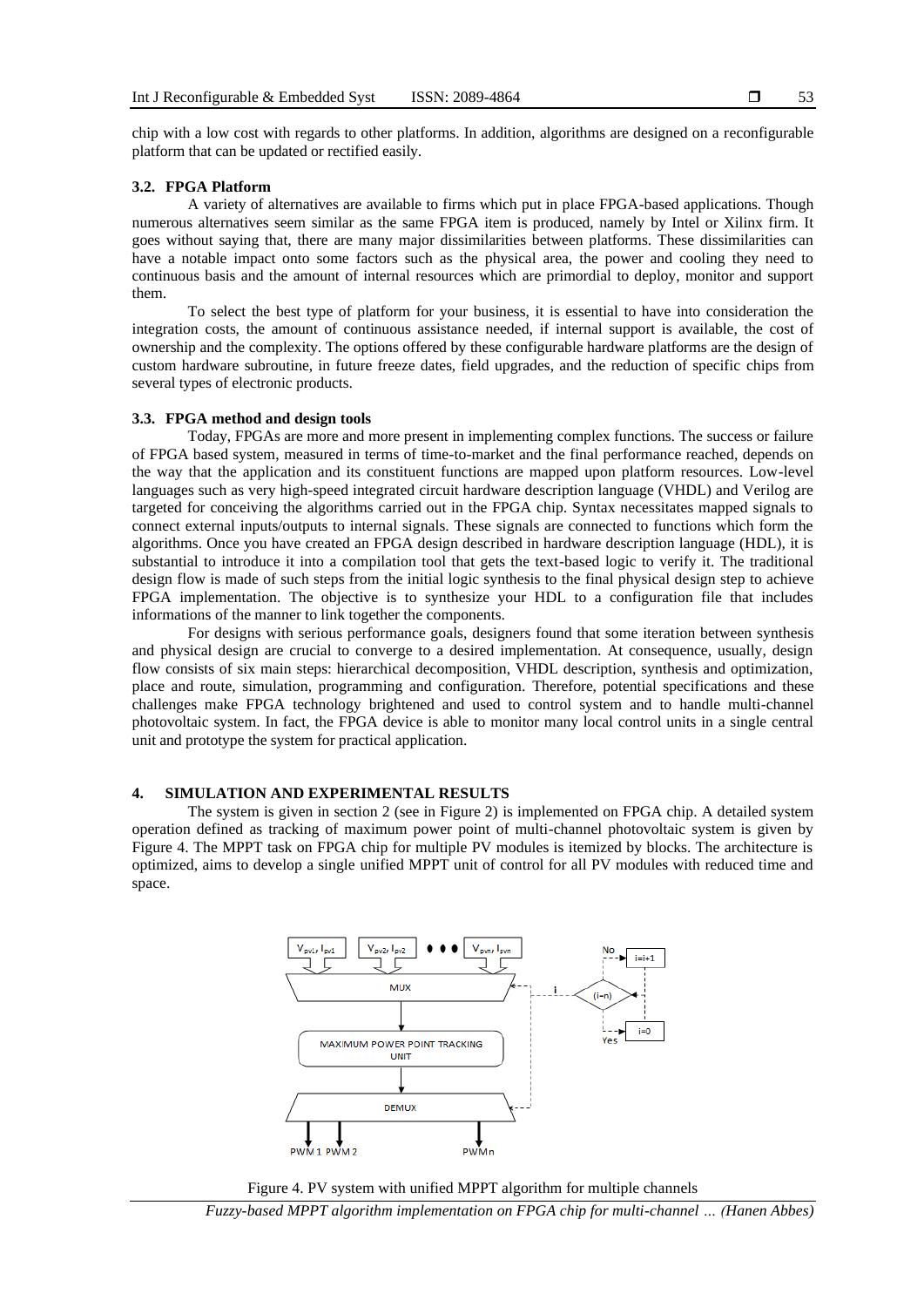MPPT control unit receives inputs data of voltage and current values. It process on FPGA then it sends the duty ratio to control DC-DC converter switch. The variables  $V_{\text{pvi}}$  and  $I_{\text{pvi}}$ , i from 1 to n, are sent alternately in order to compute the duty value for each panel. As an example, the first PV panel obtains the voltage and current updated values  $V_{pv1}(k)$  and  $I_{pv1}(k)$ . Afterwards, MPPT technique uses ancient memorized values of voltage, current and duty, respectively,  $V_{pv1}(k-1)$ ,  $I_{pv1}(k-1)$ , and  $d_{pv1}(k-1)$ , to attain a new value of duty ratio, then, it does the same process for the remainder of PV channels until it reaches the optimal value.

This concept ensures that all multi-channel operate synchronously, and each channel operates at its optimal operating point. Using the proposed tracking system reduces the setting of the tracking and facilitates monitoring and controlling multi-channel PV system. In the first step, PV system based on fuzzy MPPT technique is developed using Matlab-Simulink environment. Simulation results of PV system operation are given by Figures 5 and 6.



Figure 5. Current curve of PV system



Figure 6. Voltage curve of PV system

Simulation results demonstrate that the PV system operates at optimum values without oscillations at steady state. The photovoltaic system reaches optimal current and voltage as shown by Figures 5 and 6. Then, PV system based on the proposed MPPT approach get better and performing results in term of tracking speed and stability. In a second step, current and voltage data values are retrieved from previous simulations results. These values are provided to design and implement fuzzy logic MPPT controller on FPGA circuit using Quartus platform. Quartus II is defined as a system-on-a-chip development tool. It allows a design of a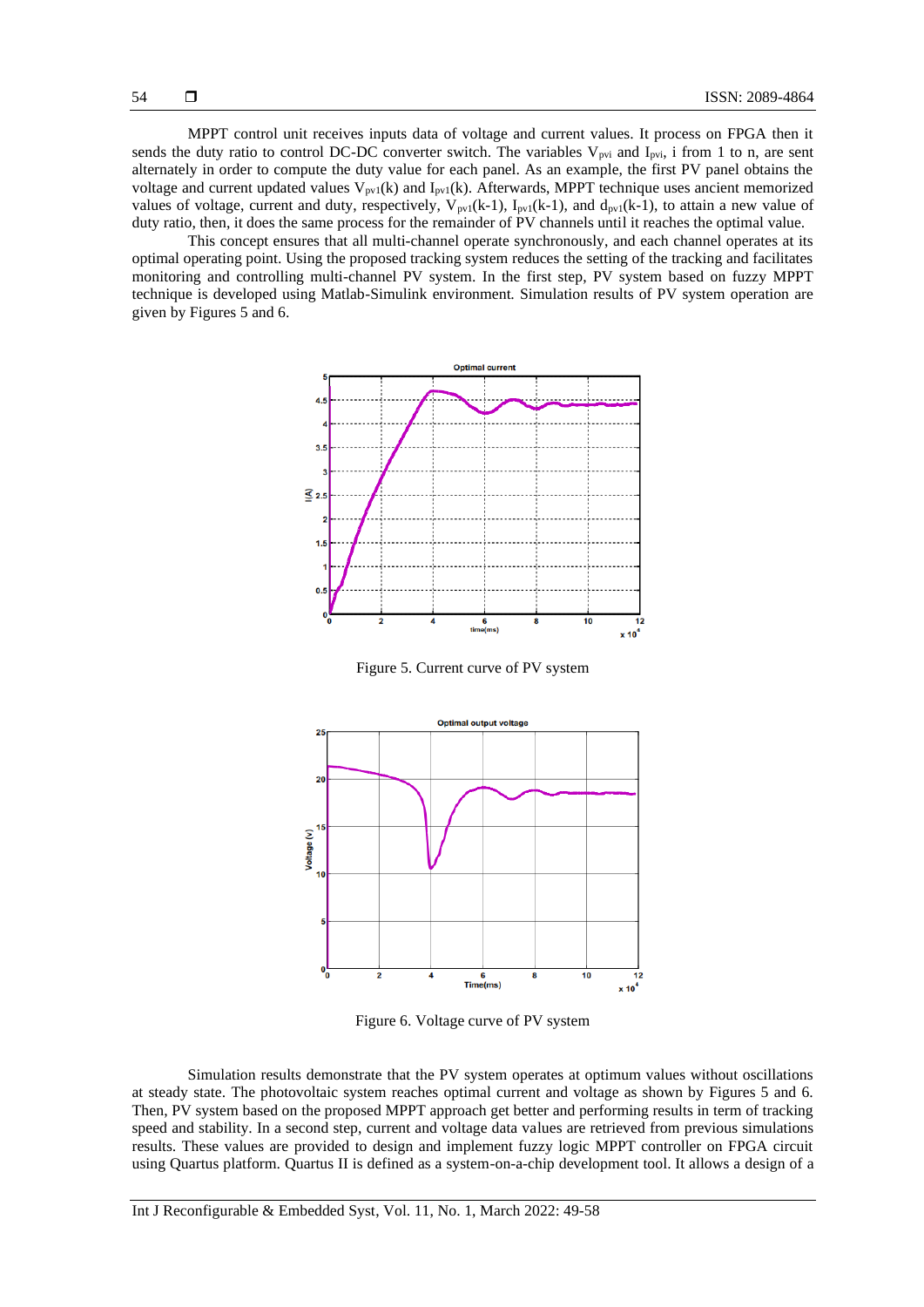digital circuit from a traditional schematic form or textual form using a hardware description language: VHDL, Verilog, and A-HDL. Simulation results of MPPT controller on FPGA via Quartus are depicted in Figure 7.

![](_page_6_Figure_2.jpeg)

Figure 7. MPP tracking for PV system based on FPGA

The illustration shows that the value of the cyclic ratio demonstrates two phases: a transitional phase and a steady phase. This latest is described by very little oscillations around the optimal value. These oscillations depend on the MPPT algorithm. The theoretical value is equal to 0.64. The resulting optimal value is between 0.6 and 0.68 at the (25 °C, 1000 W/m2). At consequence, we deduce that PV system converges effectively towards its optimal value. Then, we note also that oscillations go to almost disappear, so, the algorithm is accurate and robust.

To prove the efficiency of FPGA based controller for a multi-channel PV system, the MPPT algorithm is implemented on various platforms then execution time is computed. In the first step, fuzzy logic MPPT approach is implemented using software solution. This kind of solution is performed using Arduino devices. Table 1 summarizes the implementation results: execution time and the number of PV channels for each solution.

| Table 1. Implementation results |                |                      |                   |                   |  |
|---------------------------------|----------------|----------------------|-------------------|-------------------|--|
| Plateform and device            | Arduino-uno    | $Nios$ (Stratix III) | Arduino-due (ARM) | FPGA (StratixIII) |  |
| Processor frequency (MHz)       | ١h             | 100                  | 84                | ۰                 |  |
| Execution time (ms)             | Limited memory | 38.1                 | 18.4              | 0.1127            |  |
| PV channels to control          |                |                      |                   | 4436              |  |

It is clear that FPGA solution is the solution that includes the greatest number of PV channels to control: it is able to control up to 4436 channels. Execution time is in descending order, the minimum rate is achieved by the use of FPGA solution. Therefore, PV system based on FPGA chip allows gathering much power and flexibly control PV channels. For partial shading, as we have mentioned, centralized PV system type is affected. A study case is then given by Table 2.

| Table 2. PV panel under irradiation shading |                          |                                              |  |
|---------------------------------------------|--------------------------|----------------------------------------------|--|
|                                             | PV panel Total power (W) | Metrological conditions ( $\degree$ C, W/m2) |  |
|                                             | 81.4                     | 25,1000                                      |  |
|                                             | 48.6                     | 25,700                                       |  |

The impact on the power and voltage rate is shown in Figure 8. For the first case, PV sytem operates at 25 °C and 1000 W/m2 and at consequence it reaches 81.4 W as total optimal power. For the second case, PV sytem operates at 25 °C and 700 W/m2 and at consequence it reaches 48.6 W as total optimal power. We conclude that the system is changing smoothly from first case to second case. At consequence, the dynamic response of proposed photovoltaic system under metrological changes seems accurate and error-free response. It does not show divergence and does not move away from the new maximum power point.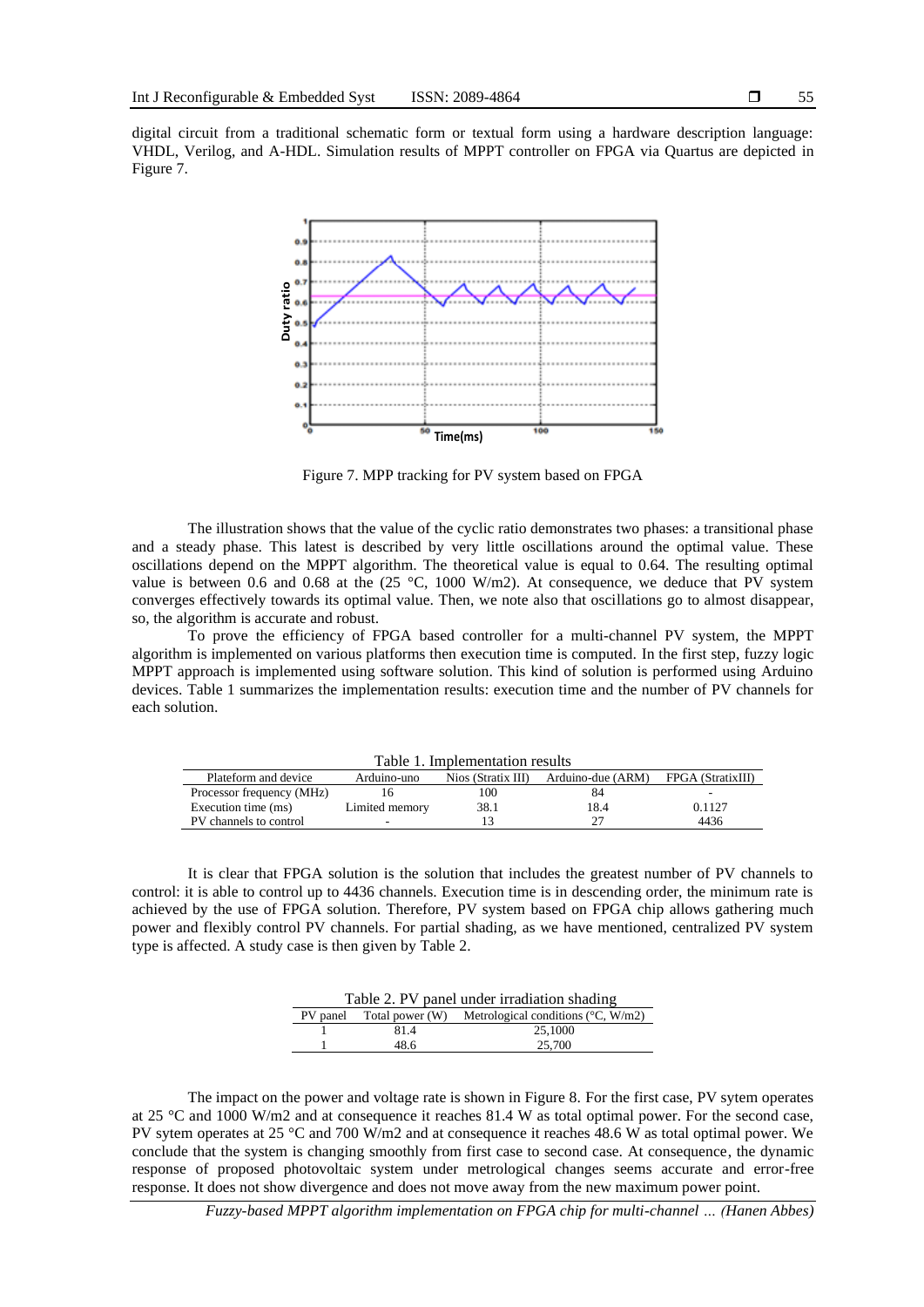![](_page_7_Figure_2.jpeg)

Figure 8. Impact of irradiation shading on PV system for (a) Power and (b) Voltage

#### **5. CONCLUSION**

In this study, a fuzzy-based MPPT controller is conceived and carried out on an FPGA chip so as to control multi-channel PV system. Maximum power point tracking is a key technique that ensures photovoltaic panels work at their optimal point. The used approach can deeply improve the tracking speed and reliability. Designing an intelligent MPPT controller for distributed PV system while using FPGA circuit, is arisen to obtain the best speed/cost ratio. Fuzzy MPPT algorithm runs on FPGA to follow the MPP and as the result the PV system performs well at its maximum power. This technique is designed using hardware description language under Quartus tool. Then, it is implemented on FPGA device. A huge number of PV channels are controlled via FPGA. Simulation results reveal major benefits of the proposed system such as the potential to track the MPP under partial shading, reducing time computation as well as avoid needing multiple MPPT devices. In addition, FPGA device enables advanced shade-tolerant MPPT to sweep for both local and global maxima to maximize I-V curve. The proposed hardware architecture affords high processing with low hardware resource utilization. Consequently, the challenge is raised since FPGA device shows a high ability to integrate a great number of PV channels.

Future work of us will further focus on development our approach and doing other improvements: with the arise of Smart Grid topic, energy sources such as the wind turbine will be included. The contribution of smart technologies allows: a management of the intermittent electricity production (solar and wind), an enhancement in the participation of the consumer and a better energetic efficiency by reducing losses and improving yields. Furthermore, introduce internet of things (IoT) technology in the smart grid is an interesting approach to hasten the cybernation of the electricity grid. Obviously, this technology allows realtime control, precise monitoring and making scientific decision of the system state.

#### **REFERENCES**

- [1] A. Ramamurthy and S. Bhattacharya, "Optimized digital maximum power point tracker implementation for satellites," in *INTELEC, International Telecommunications Energy Conference (Proceedings)*, Sep. 2008, pp. 1–5, doi: 10.1109/INTLEC.2008.4664126.
- [2] G. Liu, W. Wang, P. Wang, S. Jiang, and D. Xu, "Energy conversion and control technology of building integrated photovoltaic," in *Conference Proceedings - 2012 IEEE 7th International Power Electronics and Motion Control Conference - ECCE Asia, IPEMC 2012*, Jun. 2012, vol. 3, pp. 2051–2055, doi: 10.1109/IPEMC.2012.6259158.
- [3] A. M. Yasin and M. F. Alsayed, "Fuzzy logic power management for a PV/wind microgrid with backup and storage systems," *International Journal of Electrical and Computer Engineering*, vol. 11, no. 4, pp. 2876–2888, Aug. 2021, doi: 10.11591/ijece.v11i4.pp2876-2888.
- [4] Z. Massaq, A. Abounada, and M. Ramzi, "Robust non-linear control of a hybrid water pumping system based on induction motor," *International Journal of Power Electronics and Drive Systems*, vol. 11, no. 4, pp. 1995–2006, Dec. 2020, doi: 10.11591/ijpeds.v11.i4.pp1995-2006.
- [5] G. Anil, "Fuzzy logic based maximum power point tracker for a PV System," *IOSR Journal of Electrical and Electronics Engineering (IOSR-JEEE)*, vol. 5, no. 4, pp. 13–21, 2013.
- [6] I. S. B. Hburi, H. Al Khazaali, O. Bayat, and N. H. A. S. Atab, "Maximum power point tracking control for wind turbines with battery storage system," *Telkomnika (Telecommunication Computing Electronics and Control)*, vol. 19, no. 2, pp. 564–574, Apr. 2021, doi: 10.12928/TELKOMNIKA.v19i2.16346.
- [7] A. Ilyas, M. R. Khan, and M. Ayyub, "FPGA based real-time implementation of fuzzy logic controller for maximum power point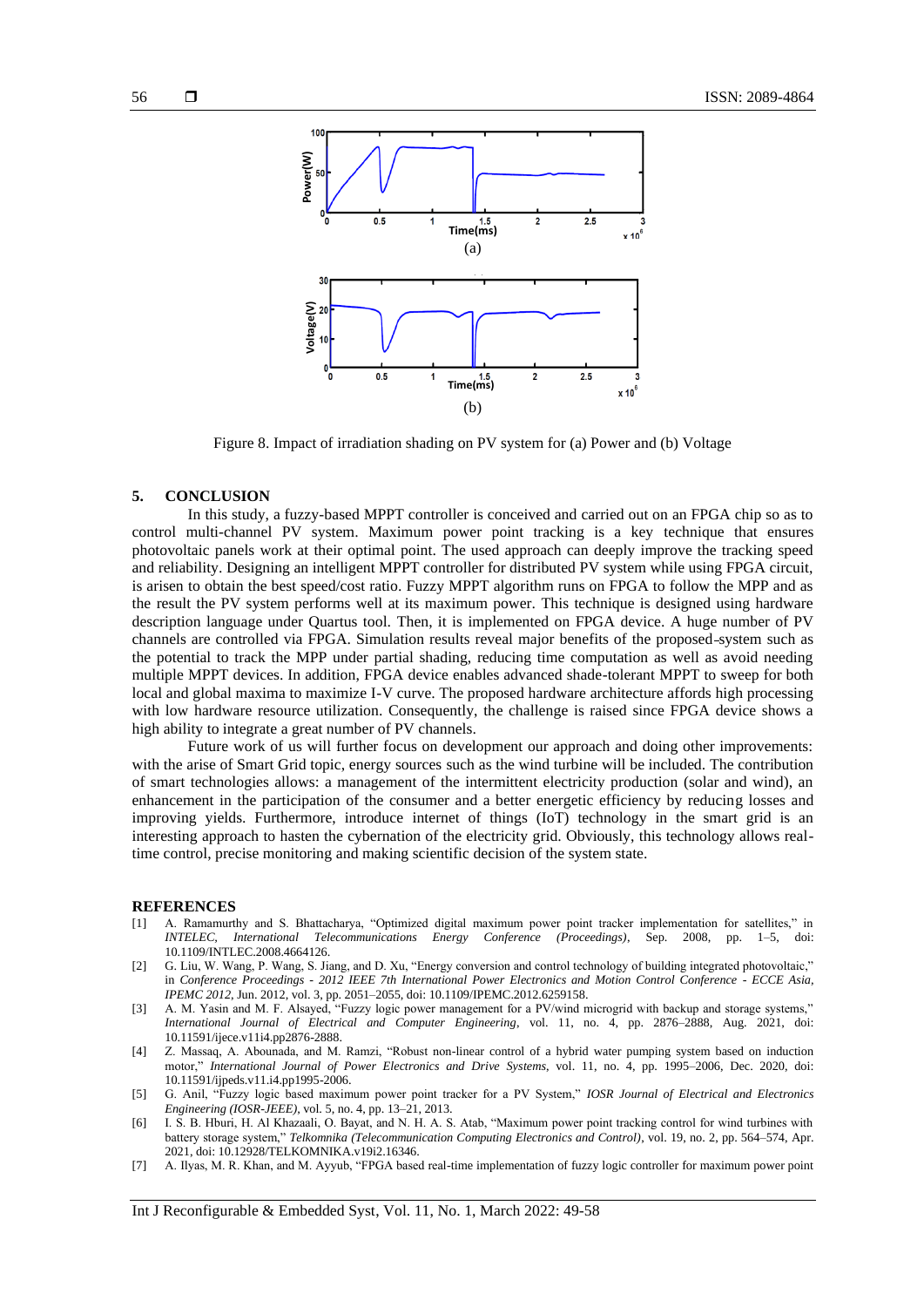tracking of solar photovoltaic system," *Optik*, vol. 213, p. 164668, Jul. 2020, doi: 10.1016/j.ijleo.2020.164668.

- [8] P. D. Kale and D. S. Chaudhari, "A review on maximum power point tracking (MPPT) controlling methods for a photovoltaic system," *International Journal of Emerging Science and Engineering (IJESE)*, vol. 1, no. 5, pp. 15–19, 2013.
- [9] S. Venkatesan and M. Saravanan, "Simulation and experimental validation of new MPPT algorithm with direct control method for PV application," *Journal of Renewable and Sustainable Energy*, vol. 8, no. 4, p. 043503, Jul. 2016, doi: 10.1063/1.4959007.
- [10] A. Youssef, M. El Telbany, and A. Zekry, "Reconfigurable generic FPGA implementation of fuzzy logic controller for MPPT of PV systems," *Renewable and Sustainable Energy Reviews*, vol. 82, pp. 1313–1319, Feb. 2018, doi: 10.1016/j.rser.2017.09.093.
- [11] T. Esram and P. L. Chapman, "Comparison of photovoltaic array maximum power point tracking techniques," *IEEE Transactions on Energy Conversion*, vol. 22, no. 2, pp. 439–449, Jun. 2007, doi: 10.1109/TEC.2006.874230.
- [12] N. Farah *et al.*, "Fuzzy membership functions tuning for speed controller of induction motor drive: Performance improvement," *Indonesian Journal of Electrical Engineering and Computer Science*, vol. 23, no. 3, pp. 1258–1270, Sep. 2021, doi: 10.11591/ijeecs.v23.i3.pp1258-1270.
- [13] Z. Massaq, A. Abounada, and M. Ramzi, "Fuzzy and predictive control of a photovoltaic pumping system based on three-level boost converter," *Bulletin of Electrical Engineering and Informatics*, vol. 10, no. 3, pp. 1183–1192, Jun. 2021, doi: 10.11591/eei.v10i3.2605.
- [14] A.-A. S. Abdel-Salam and I. N. Jleta, "Fuzzy logic controller design for PUMA 560 robot manipulator," *IAES International Journal of Robotics and Automation (IJRA)*, vol. 9, no. 2, pp. 73–83, Jun. 2020, doi: 10.11591/ijra.v9i2.pp73-83.
- [15] C. R. Algarín, J. T. Giraldo, and O. R. Álvarez, "Fuzzy logic based MPPT controller for a PV system," *Energies*, vol. 10, no. 12, p. 2036, Dec. 2017, doi: 10.3390/en10122036.
- [16] A. Kumar, P. Chaudhary, and M. Rizwan, "Development of fuzzy logic based MPPT controller for PV system at varying meteorological parameters," in *2015 Annual IEEE India Conference (INDICON)*, Dec. 2015, pp. 1–6, doi: 10.1109/INDICON.2015.7443203.
- [17] A. Ahmed, P. Ganeshkumar, J. H. Park, and H. Lee, "FPGA-based centralized controller for multiple PV generators tied to the DC bus," *Journal of Power Electronics*, vol. 14, no. 4, pp. 733–741, Jul. 2014, doi: 10.6113/JPE.2014.14.4.733.
- [18] R. Garg, A. Singh, and M. S. Gupta, "Direct current control of grid connected photovoltaic distributed generation system," *American International Journal of Research in Science, Technology, Engineering & Mathematics (AIJRSTEM)*, pp. 123–127, 2013.
- [19] N. Femia, G. Lisi, G. Petrone, G. Spagnuolo, and M. Vitelli, "Distributed maximum power point tracking of photovoltaic arrays: novel approach and system analysis," *IEEE Transactions on Industrial Electronics*, vol. 55, no. 7, pp. 2610–2621, Jul. 2008, doi: 10.1109/TIE.2008.924035.
- [20] B. Meenakshi Sundaram, B. V. Manikandan, and M. Kaliamoorthy, "Simulation of FPGA controlled single stage boost inverter for the applications of grid connected photovoltaic system," *Simulation*, vol. 93, no. 12, pp. 1087–1097, Dec. 2017, doi: 10.1177/0037549717705466.
- [21] I. A. Abed and S. H. Majeed, "Dc/dc converter control using suggested artificial intelligent controllers," *IAES International Journal of Artificial Intelligence*, vol. 10, no. 4, pp. 847–857, Dec. 2021, doi: 10.11591/ijai.v10.i4.pp847-857.
- [22] E. Koutroulis, K. Kalaitzakis, and N. C. Voulgaris, "Development of a microcontroller-based, photovoltaic maximum power point tracking control system," *IEEE Transactions on Power Electronics*, vol. 16, no. 1, pp. 46–54, Jan. 2001, doi: 10.1109/63.903988.
- [23] R. Akkaya and A. A. Kulaksiz, "A microcontroller-based stand-alone photovoltaic power system for residential appliances," *Applied Energy*, vol. 78, no. 4, pp. 419–431, Aug. 2004, doi: 10.1016/j.apenergy.2003.09.005.
- [24] M. A. Fakhfakh, M. Ayadi, and R. Neji, "Implementation of photovoltaic system into microcontroller," in *2012 1st International Conference on Renewable Energies and Vehicular Technology, REVET 2012*, Mar. 2012, pp. 152–155, doi: 10.1109/REVET.2012.6195262.
- [25] M. H. Mahmood, I. I. Ali, and O. A. Ahmed, "Design and implementation of intelligent MPPT based on FPGA for PV system," *IOP Conference Series: Materials Science and Engineering*, vol. 881, no. 1, p. 012138, Jul. 2020, doi: 10.1088/1757- 899X/881/1/012138.
- [26] R. Palanisamy and K. Vijayakumar, "Switching pulse generation for DC-DC boost converter using Xilinx-ISE with FPGA processor," *International Journal of Reconfigurable and Embedded Systems (IJRES)*, vol. 8, no. 2, pp. 81–85, Jul. 2019, doi: 10.11591/ijres.v8.i2.pp81-85.
- [27] R. D. and S. R. Rajan, "Simulation and hardware implementation of change in conductance MPPT controller for a solar photovoltaic system using cuk converter," *International Journal of Research in Engineering and Technology*, vol. 02, no. 07, pp. 188–195, Jul. 2013, doi: 10.15623/ijret.2013.0207025.
- [28] A. Safari and S. Mekhilef, "Simulation and hardware implementation of incremental conductance MPPT with direct control method using cuk converter," *IEEE Transactions on Industrial Electronics*, vol. 58, no. 4, pp. 1154–1161, Apr. 2011, doi: 10.1109/TIE.2010.2048834.
- [29] S. Jena, G. Panda, and R. Peesapati, "FPGA-based implementation for improved control scheme of grid-connected PV system with 3-phase 3-level NPC-VSI," *International Journal of Circuit Theory and Applications*, vol. 46, no. 4, pp. 942–964, Apr. 2018, doi: 10.1002/cta.2448.
- [30] M. Y. Allani, J. Riahi, S. Vergura, and A. Mami, "FPGA-based controller for a hybrid grid-connected PV/wind/battery power system with AC load," *Energies*, vol. 14, no. 8, p. 2108, Apr. 2021, doi: 10.3390/en14082108.
- [31] V. Ramchandani, K. Pamarthi, and S. R. Chowdhury, "Comparative study of maximum power point tracking using linear kalman filter & unscented kalman filter for solar photovoltaic array on field programmable gate array," *International Journal on Smart Sensing and Intelligent Systems*, vol. 5, no. 3, pp. 701–716, Sep. 2012, doi: 10.21307/ijssis-2017-503.
- [32] D. Shmilovitz and Y. Levron, "Distributed maximum power point tracking in photovoltaic systems emerging architectures and control methods," *Automatika*, vol. 53, no. 2, pp. 142–155, Jan. 2012, doi: 10.7305/automatika.53-2.185.
- [33] H. Abbes, K. Loukil, H. Abid, M. Abid, and A. Toumi, "Implementation of photovoltaic maximum power point tracking fuzzy logic controller on FPGA," *Journal of Information Assurance and Security*, vol. 11, no. 2, pp. 97–106, 2016.
- [34] A. Senthilvel, K. N. Vijeyakumar, and B. Vinothkumar, "FPGA based implementation of MPPT algorithms for photovoltaic system under partial shading conditions," *Microprocessors and Microsystems*, vol. 77, p. 103011, Sep. 2020, doi: 10.1016/j.micpro.2020.103011.
- [35] H. Abbes, H. Abid, and K. Loukil, "An improved MPPT incremental conductance algorithm using T-S fuzzy system for photovoltaic panel," *International Journal of Renewable Energy Research*, vol. 5, no. 1, pp. 160–167, 2015, doi: 10.20508/ijrer.76556.
- [36] J. Rajewski, "What is an FPGA?," *Alchitry*. https://alchitry.com/what-is-an-fpga (accessed Jan. 17, 2018).
- [37] H. Gürsoy and M. Ö. Efe, "Control system implementation on an FPGA platform," *IFAC-PapersOnLine*, vol. 49, no. 25, pp. 425– 430, 2016, doi: 10.1016/j.ifacol.2016.12.087.